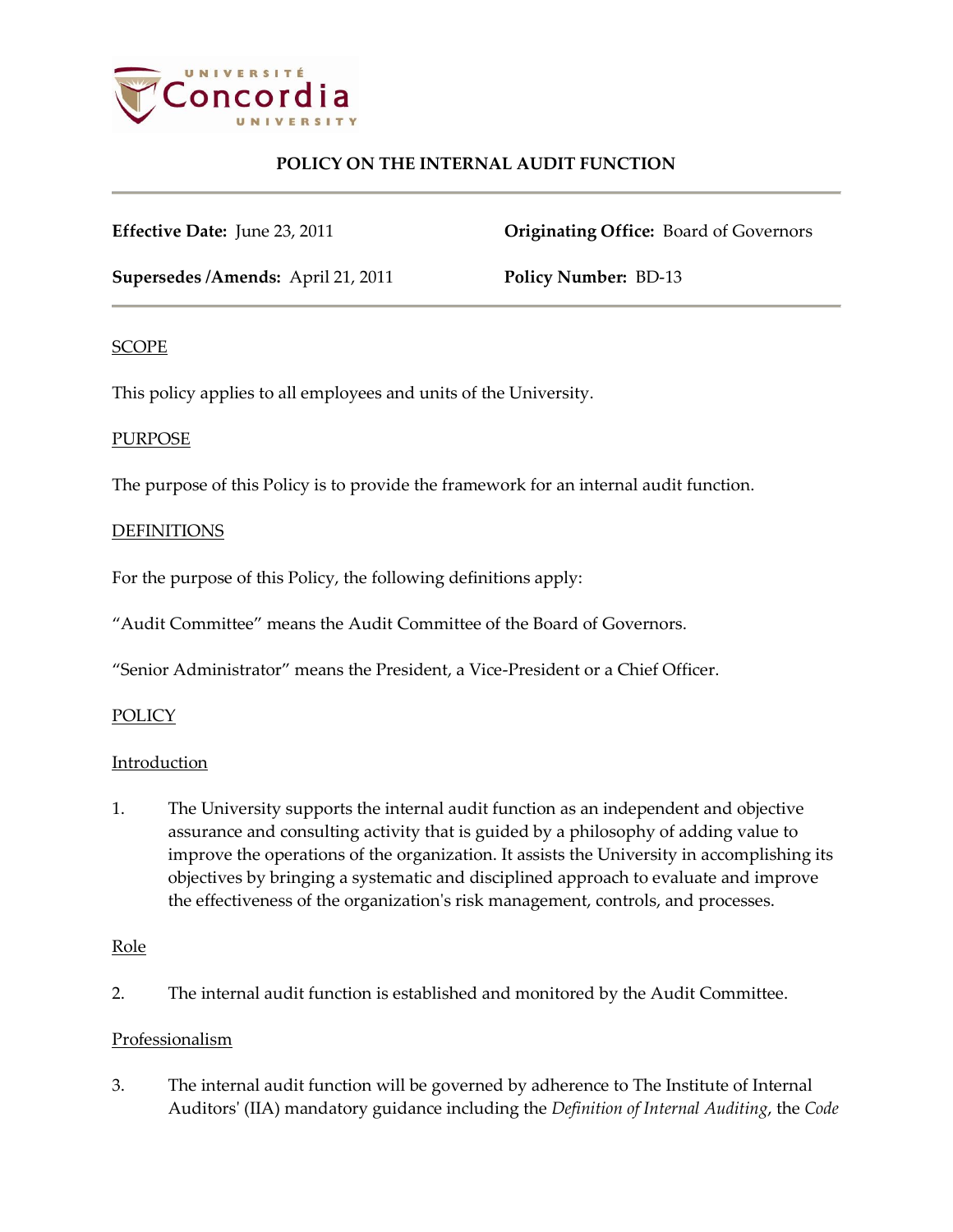

## Page **2** of **6**

*of Ethics,* and the *International Standards for the Professional Practice of Internal Auditing (Standards)*. This mandatory guidance constitutes principles of the fundamental requirements for the professional practice of internal auditing and for evaluating the effectiveness of the internal audit function's performance.

In addition, the internal audit function will adhere to relevant University policies and procedures and its standard operating procedures manual, which aspires to conform to the IIA's Standards.

## Authority

4. The internal audit function, with strict accountability for confidentiality and safeguarding records and information, is authorized full, free, and unrestricted access to any and all University records, physical property, and personnel pertinent to carrying out any engagement. All employees are required to assist the internal audit function in fulfilling its roles and responsibilities. The internal audit function will also have free and unrestricted access to the Audit Committee.

## **Organization**

- 5. The Head of Internal Audit will report functionally to the Audit Committee and administratively (i.e. day to day operations) to the President and Vice-Chancellor.
- 6. Upon the recommendation of the President and Vice-Chancellor, the Audit Committee will approve all decisions regarding the performance evaluation, appointment, or removal of the Head of Internal Audit as well as his/her annual compensation and salary adjustment. The Head of Internal Audit must communicate and interact directly with the Audit Committee, including in executive sessions and between Committee meetings.

## Independence and Objectivity

7. The internal audit function will remain free from interference by any element in the University, including in matters of audit selection, scope, procedures, frequency, timing, or report content to permit maintenance of a necessary independent and objective mental attitude.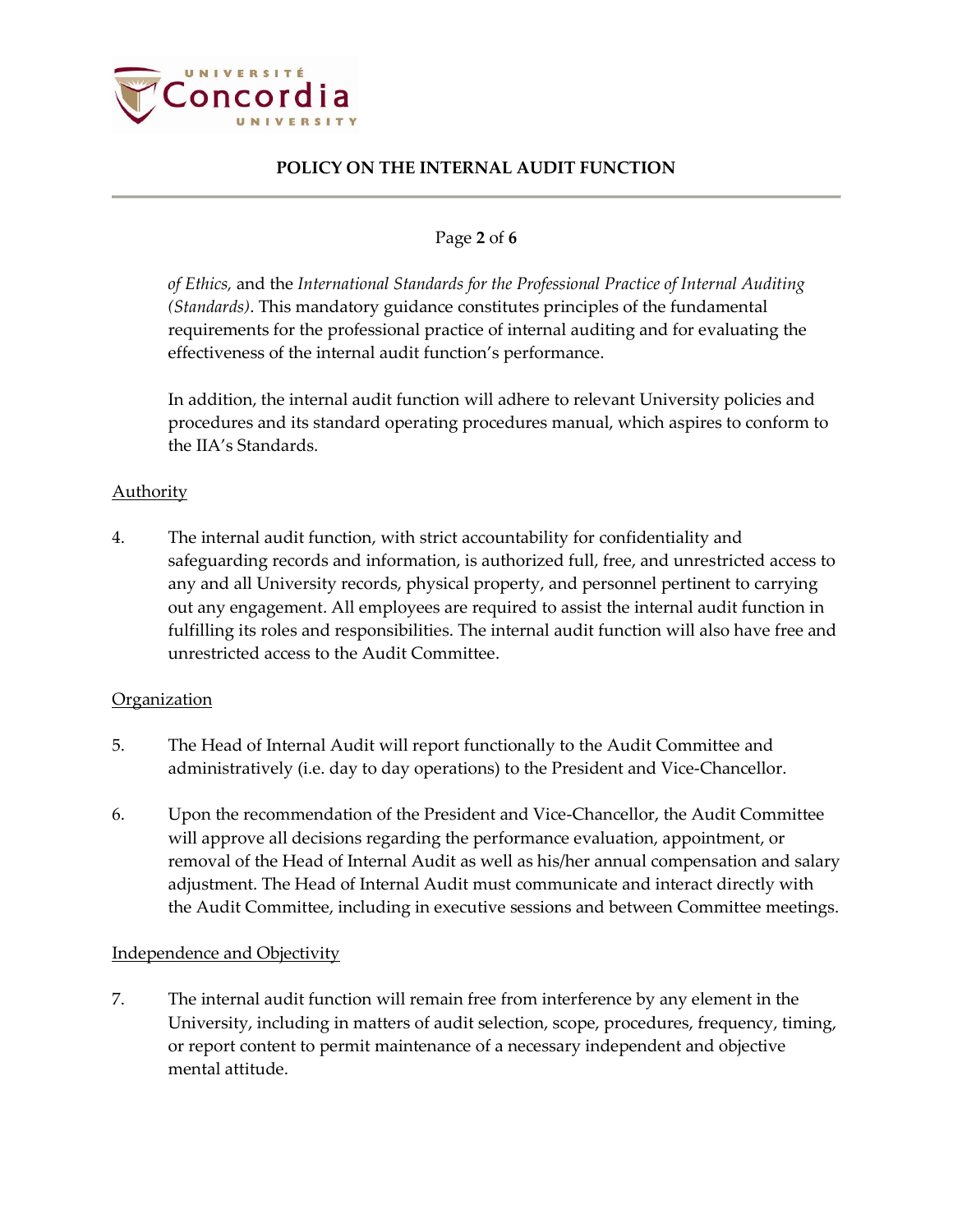

### Page **3** of **6**

- 8. Internal auditors will have no direct operational responsibility or authority over any of the activities audited. Accordingly, they will not implement internal controls, develop procedures, install systems, prepare records, or engage in any other activity that may impair their judgment. The internal audit function's work of reviewing, appraising, and reporting on established policies, plans, and procedures does not in any way relieve Unit Heads of responsibilities assigned to them.
- 9. Internal auditors must exhibit the highest level of professional objectivity in gathering, evaluating, and communicating information about the activity or process being examined. Internal auditors must make a balanced assessment of all the relevant circumstances and not be unduly influenced by their own interests or by others in forming judgments.
- 10. The Head of Internal Audit will confirm to the Audit Committee, at least annually, the organizational independence of the internal audit activity.

#### **Responsibility**

- 11. The scope of the internal auditing function encompasses, but is not limited to, the examination and evaluation of the adequacy and effectiveness of the University's risk management, controls and internal process as well as the quality of performance in carrying out assigned responsibilities to achieve the University's stated goals and objectives, particularly in the pursuit of best administrative practices. This includes:
	- Evaluating the reliability and integrity of information and the means used to identify, measure, classify, and report such information
	- Evaluating the systems established to ensure compliance with those policies, plans, procedures, laws, and regulations which could have a significant impact on the University
	- Evaluating the means of safeguarding assets and, as appropriate, verifying the existence of such assets
	- Evaluating the effectiveness and efficiency with which resources are employed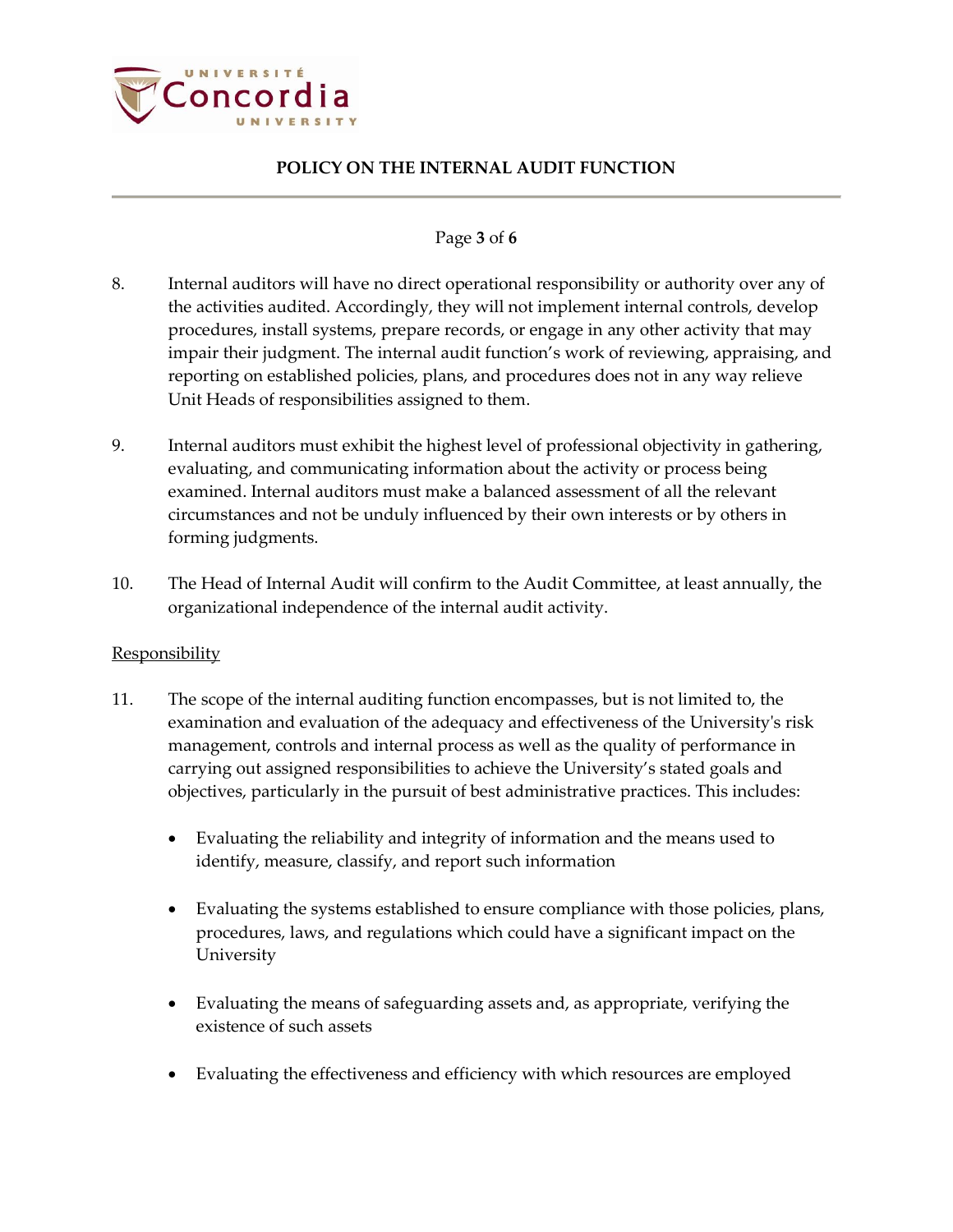

### Page **4** of **6**

- Evaluating operations or programs to ascertain whether results are consistent with established objectives and goals and whether the operations or programs are being carried out as planned
- Evaluating procedures and records for their adequacy to accomplish intended objectives, and appraising policies and plans relating to the activity or function under review
- Monitoring and evaluating the effectiveness of the University's risk management processes
- Coordinating the internal audit activities with those of the external auditor in order to avoid duplication of effort. Copies of audit reports will be forwarded to the external auditor
- Performing consulting and advisory services related to risk management and control as appropriate
- Reporting periodically on the internal audit function's purpose, authority, responsibility, and performance relative to its plan
- Reporting significant risk exposures and control issues, including fraud risks and other matters needed or requested by the Audit Committee
- Evaluating specific operations at the request of the Audit Committee or management, as appropriate.

## Internal Audit Plan

12. At least annually, the Head of Internal Audit will submit an internal audit plan to senior management for discussion and to the Audit Committee for review and approval. The internal audit plan will consist of a work schedule, as well as budget and resource requirements for the next fiscal/calendar year. The Head of Internal Audit will communicate the impact, if any, of resource limitations and significant interim changes to senior management and the Audit Committee.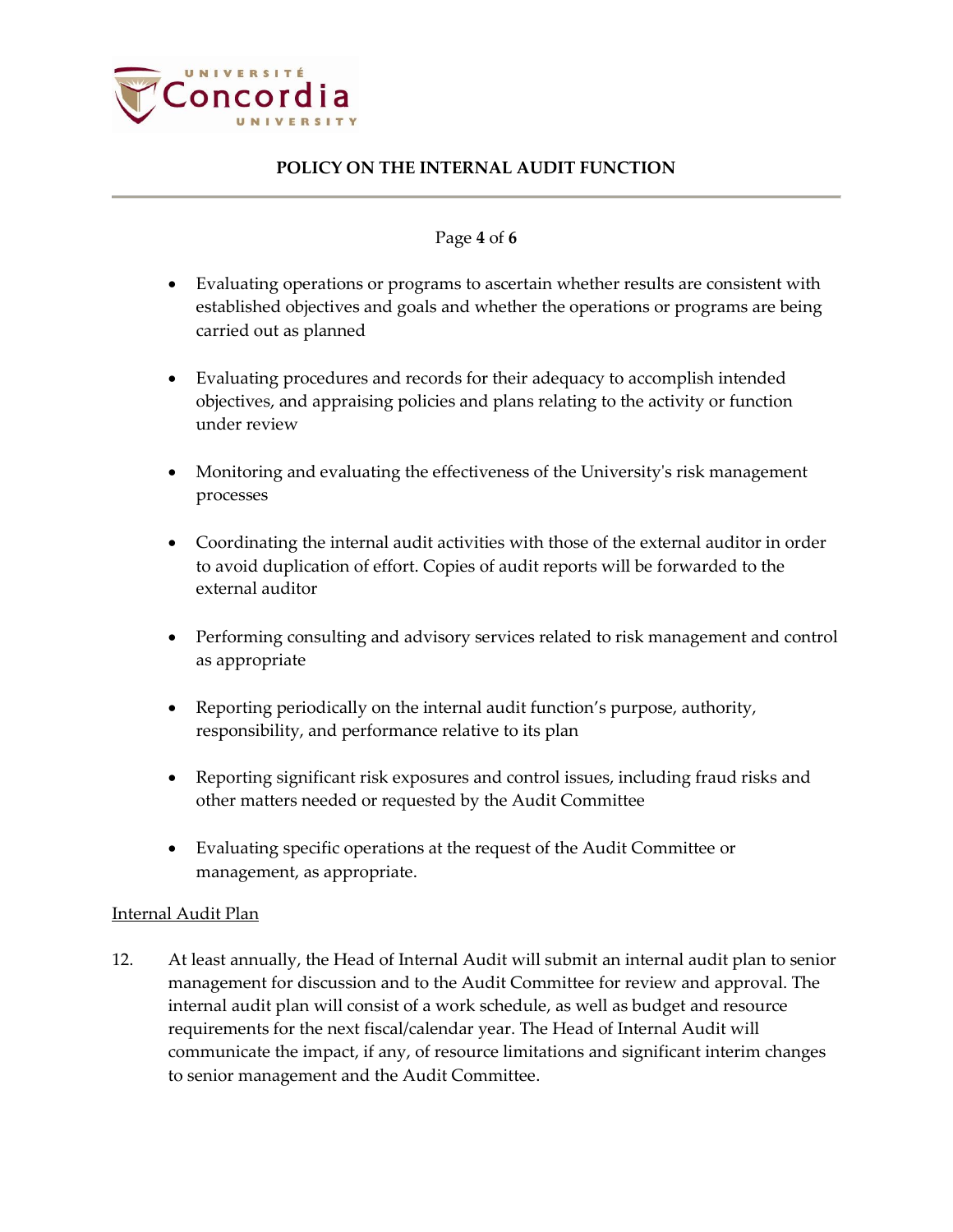

### Page **5** of **6**

13. The internal audit plan will be developed based on a prioritization of the audit universe using a risk-based methodology, including input of senior management and the Audit Committee. Any significant deviation from the approved internal audit plan will be communicated to senior management and will be approved by the Chair of the Audit Committee.

### Reporting and Monitoring

- 14. A written report will be prepared and issued by the Head of Internal Audit or designee following the conclusion of each internal audit engagement and will be distributed as appropriate including to the relevant senior administrator. Internal audit results will also be communicated to the Audit Committee in a timely manner.
- 15. The internal audit report must include management's response and corrective action taken or to be taken in regard to the specific findings and recommendations. Management's response, whether included within the original audit report or provided thereafter (within 15 business days) by management of the audited area should include a timetable for anticipated completion of action to be taken, the Manager responsible and an explanation for any corrective action that will not be implemented.
- 16. The relevant senior administrator is responsible for ensuring that full cooperation is extended to the auditors, responses are submitted and identified deficiencies are appropriately dealt with.
- 17. The internal audit function will be responsible for appropriate follow-up on engagement findings and recommendations. All significant findings will remain in an open issues file until cleared.

#### Periodic Assessment

18. The Head of Internal Audit will communicate to senior management and the Audit Committee on the internal audit activity's quality assurance and improvement program, including results of ongoing internal assessments and external assessments conducted at least every five years.